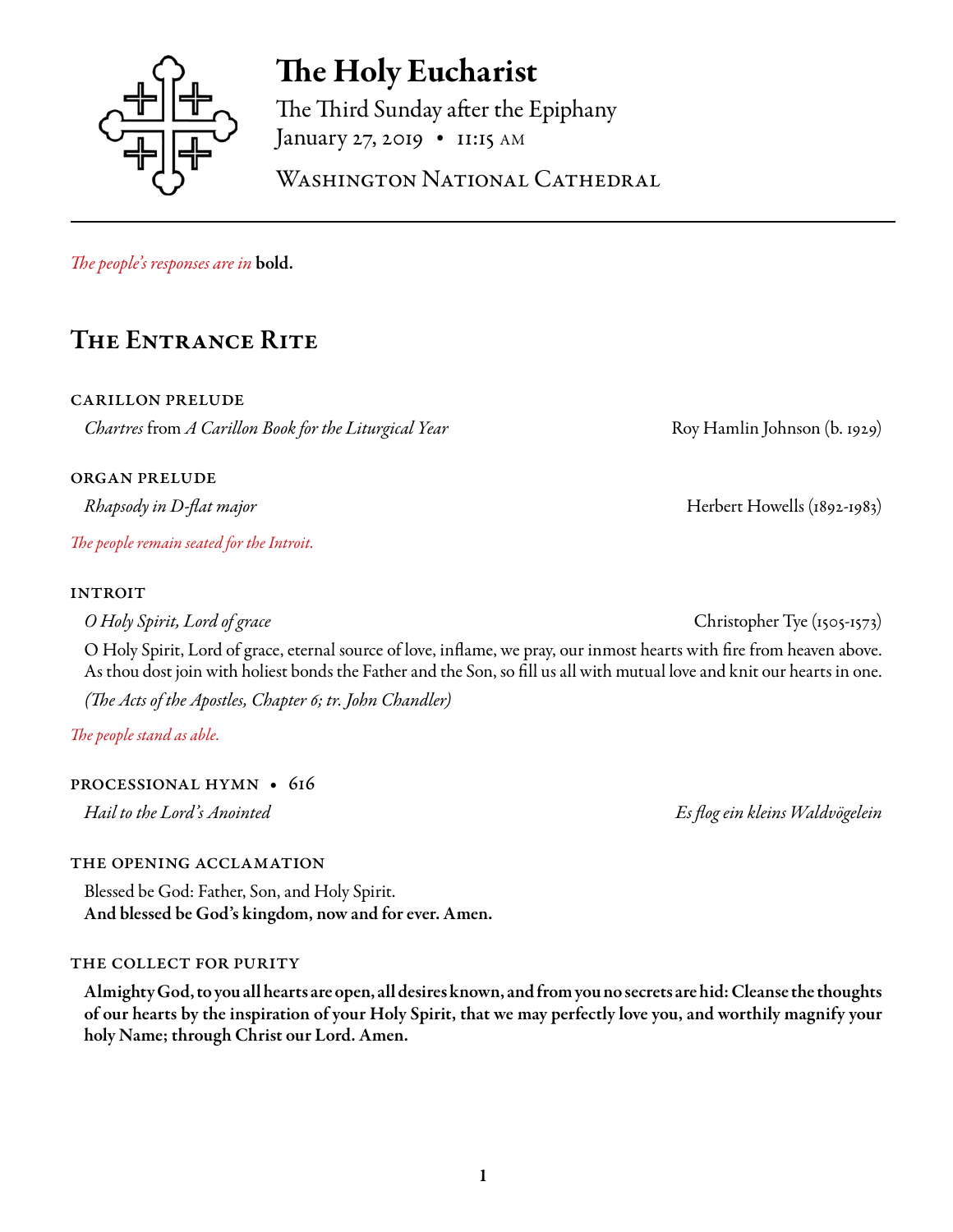#### hymn of praise

*Benedictus es, Domine* John Rutter (b. 1945) Glo-ry to Lord God of our fa-thers; you are wor-thy of praise; you,  $g$ lo-ry to ba you. Glo-ry to for the ra - di-ance of your  $ho - ly$ Name: we will you, praise you and high-ly ex - alt you for Glo-ry to  $ev - cr.$ you. in the on the throne of your ma - jes-ty, glo-ry to splen-dor of your tem- ple, you. Glo-ry to Cher - u seat-ed between the  $\lim$ . we will praise you and high-ly ex - alt you foryou, Glo-ry to be - hold-ing the depths;  $ev$ er. you, in the ठ high vault of hea-ven,  $Son_{n}$  and  $g$ lo-ry to you. Glo-ry to you, Fa-ther,  $Ho - ly$ we will praise you and high-ly ex - alt you for Spi-rit;  $ev - cr$ .

# THE WORD OF GOD

# the collect for the third sunday after the epiphany

The Lord be with you.

#### And also with you.

Let us pray.

Give us grace, O Lord, to answer readily the call of our Savior Jesus Christ and proclaim to all people the Good News of his salvation, that we and the whole world may perceive the glory of his marvelous works; who lives and reigns with you and the Holy Spirit, one God, for ever and ever. Amen.

*The people are seated.*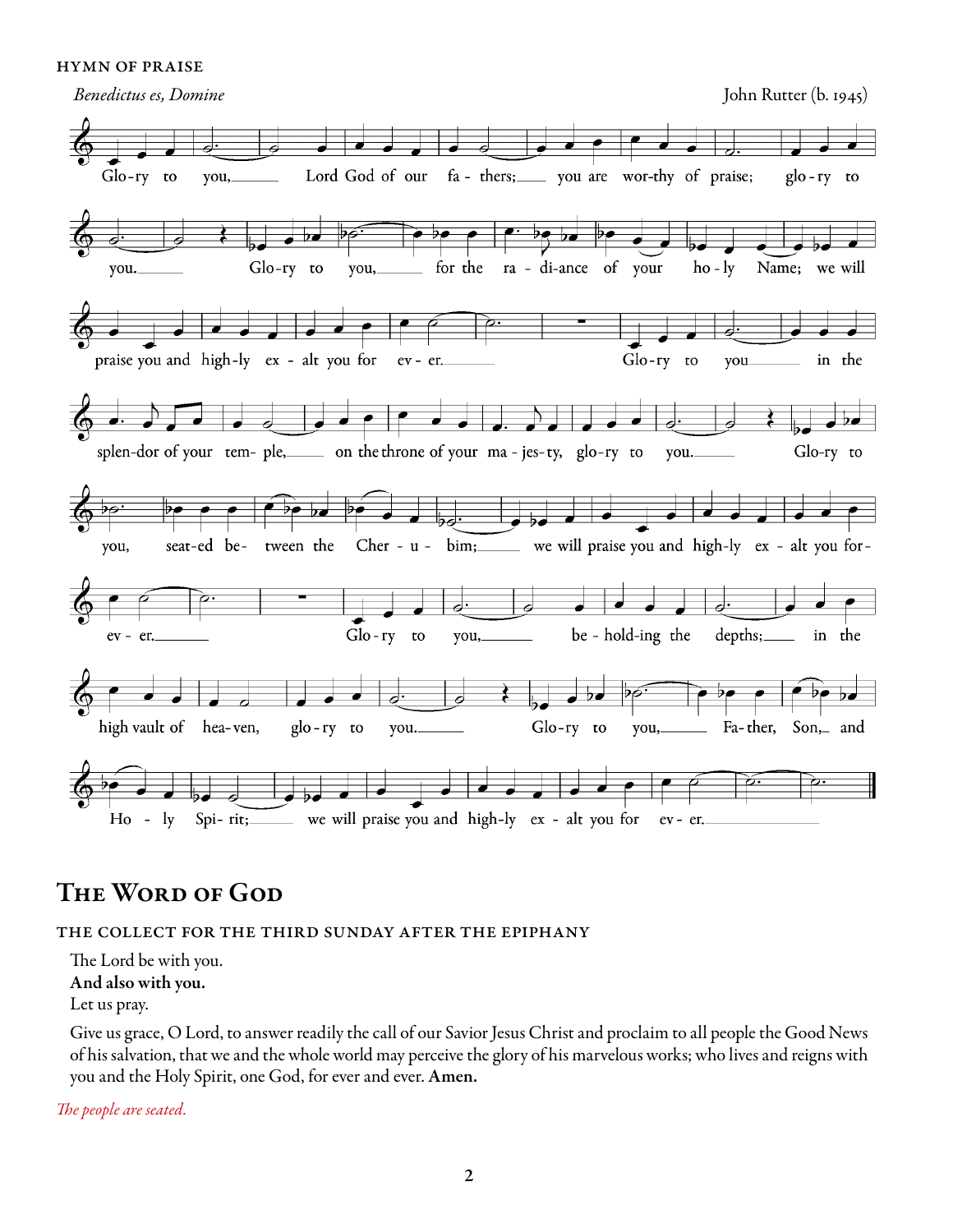#### THE FIRST READING Nehemiah 8:1-3, 5-6, 8-10

All the people gathered together into the square before the Water Gate. They told the scribe Ezra to bring the book of the law of Moses, which the Lord had given to Israel. Accordingly, the priest Ezra brought the law before the assembly, both men and women and all who could hear with understanding. This was on the first day of the seventh month. He read from it facing the square before the Water Gate from early morning until midday, in the presence of the men and the women and those who could understand; and the ears of all the people were attentive to the book of the law. And Ezra opened the book in the sight of all the people, for he was standing above all the people; and when he opened it, all the people stood up. Then Ezra blessed the Lord, the great God, and all the people answered, "Amen, Amen," lifting up their hands. Then they bowed their heads and worshiped the Lord with their faces to the ground. So they read from the book, from the law of God, with interpretation. They gave the sense, so that the people understood the reading.

And Nehemiah, who was the governor, and Ezra the priest and scribe, and the Levites who taught the people said to all the people, "This day is holy to the Lord your God; do not mourn or weep." For all the people wept when they heard the words of the law. Then he said to them, "Go your way, eat the fat and drink sweet wine and send portions of them to those for whom nothing is prepared, for this day is holy to our Lord; and do not be grieved, for the joy of the Lord is your strength."

The Word of the Lord. Thanks be to God.

#### psalm 19 chant: Stephen Darlington (b. 1950)

*The choir sings the antiphon; then all repeat.* 



The heavens declare the glory of God, and the firmament shows his handiwork. One day tells its tale to another, and one night imparts knowledge to another. Although they have no words or language, and their voices are not heard, Their sound has gone out into all lands, and their message to the ends of the world. In the deep has he set a pavilion for the sun; it comes forth like a bridegroom out of his chamber; it rejoices like a champion to run its course. It goes forth from the uttermost edge of the heavens and runs about to the end of it again; nothing is hidden from its burning heat. The law of the Lord is perfect and revives the soul; the testimony of the Lord is sure and gives wisdom to the innocent. The statutes of the Lord are just and rejoice the heart; the commandment of the Lord is clear and gives light to the eyes.

The fear of the Lord is clean and endures for ever; the judgments of the Lord are true and righteous altogether. More to be desired are they than gold, more than much fine gold, sweeter far than honey, than honey in the comb. By them also is your servant enlightened, and in keeping them there is great reward. Who can tell how often he offends? cleanse me from my secret faults. Above all, keep your servant from presumptuous sins; let them not get dominion over me; then shall I be whole and sound, and innocent of a great offense. Let the words of my mouth and the meditation of my heart be acceptable in your sight, O Lord, my strength and my redeemer.

#### *All sing the antiphon.*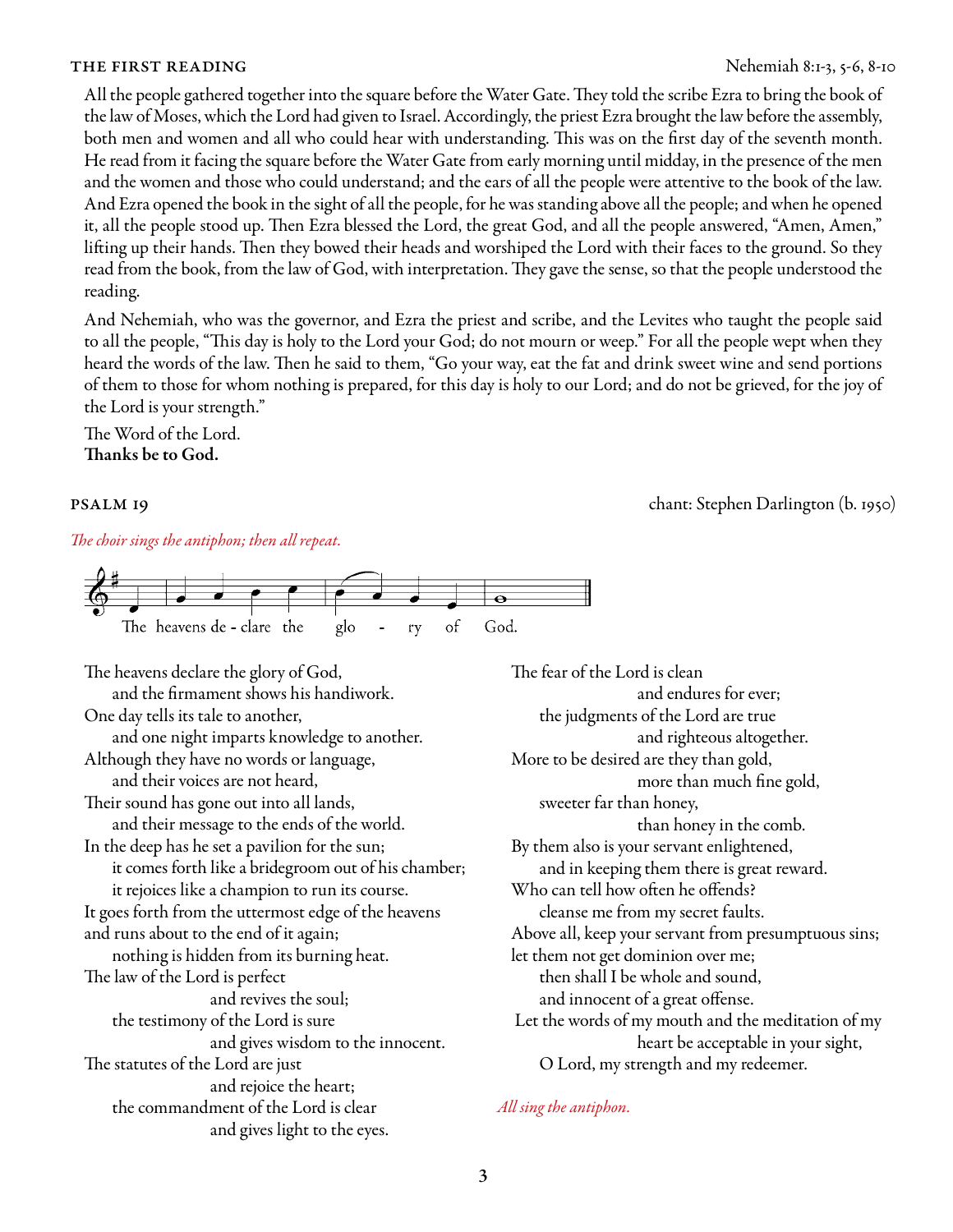#### THE SECOND READING THE SECOND READING

Just as the body is one and has many members, and all the members of the body, though many, are one body, so it is with Christ. For in the one Spirit we were all baptized into one body—Jews or Greeks, slaves or free—and we were all made to drink of one Spirit.

Indeed, the body does not consist of one member but of many. If the foot would say, "Because I am not a hand, I do not belong to the body," that would not make it any less a part of the body. And if the ear would say, "Because I am not an eye, I do not belong to the body," that would not make it any less a part of the body. If the whole body were an eye, where would the hearing be? If the whole body were hearing, where would the sense of smell be? But as it is, God arranged the members in the body, each one of them, as he chose. If all were a single member, where would the body be? As it is, there are many members, yet one body. The eye cannot say to the hand, "I have no need of you," nor again the head to the feet, "I have no need of you." On the contrary, the members of the body that seem to be weaker are indispensable, and those members of the body that we think less honorable we clothe with greater honor, and our less respectable members are treated with greater respect; whereas our more respectable members do not need this. But God has so arranged the body, giving the greater honor to the inferior member, that there may be no dissension within the body, but the members may have the same care for one another. If one member suffers, all suffer together with it; if one member is honored, all rejoice together with it.

Now you are the body of Christ and individually members of it. And God has appointed in the church first apostles, second prophets, third teachers; then deeds of power, then gifts of healing, forms of assistance, forms of leadership, various kinds of tongues. Are all apostles? Are all prophets? Are all teachers? Do all work miracles? Do all possess gifts of healing? Do all speak in tongues? Do all interpret? But strive for the greater gifts.

The Word of the Lord. Thanks be to God.

*The people stand as able at the introduction to the hymn.* 

# hymn at the sequence • 632

 *O Christ, the Word Incarnate Munich*

# THE HOLY GOSPEL Luke 4:14-21

The Holy Gospel of our Lord Jesus Christ according to Luke. Glory to you, Lord Christ.

Jesus, filled with the power of the Spirit, returned to Galilee, and a report about him spread through all the surrounding country. He began to teach in their synagogues and was praised by everyone.When he came to Nazareth, where he had been brought up, he went to the synagogue on the sabbath day, as was his custom. He stood up to read, and the scroll of the prophet Isaiah was given to him. He unrolled the scroll and found the place where it was written: "The Spirit of the Lord is upon me, because he has anointed me to bring good news to the poor. He has sent me to proclaim release to the captives and recovery of sight to the blind, to let the oppressed go free, to proclaim the year of the Lord's favor." And he rolled up the scroll, gave it back to the attendant, and sat down. The eyes of all in the synagogue were fixed on him. Then he began to say to them, "Today this scripture has been fulfilled in your hearing."

The Gospel of the Lord. Praise to you, Lord Christ.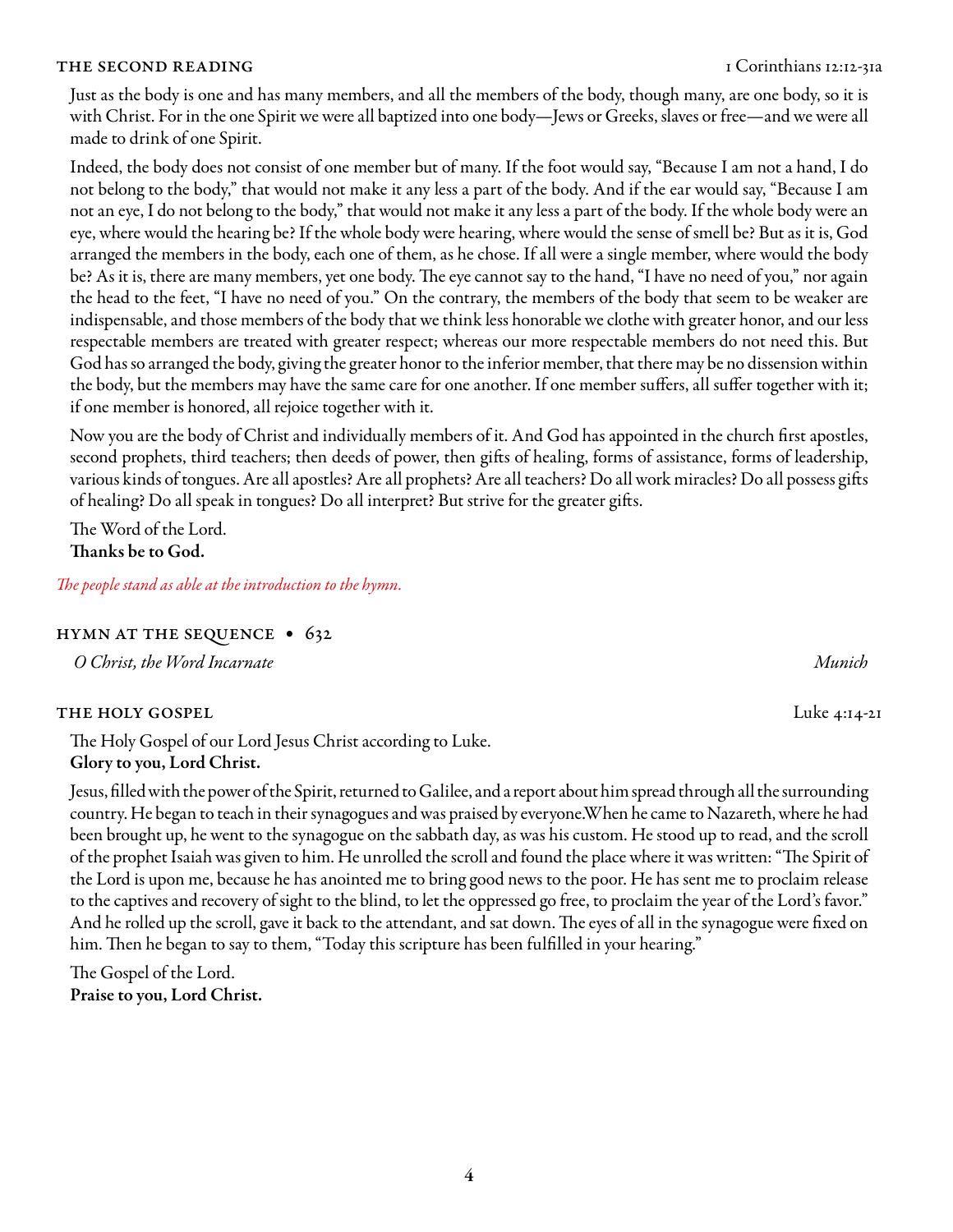THE SERMON THE SERMON THE Reverend Canon Dana Colley Corsello

*The people stand as able.*

### the nicene creed

| We believe in one God, the Father, the Almighty,                                      |
|---------------------------------------------------------------------------------------|
| maker of heaven and earth, of all that is, seen and unseen.                           |
| We believe in one Lord, Jesus Christ,                                                 |
| the only Son of God, eternally begotten of the Father,                                |
| God from God, Light from Light, true God from true God,                               |
| begotten, not made, of one Being with the Father.                                     |
| Through him all things were made.                                                     |
| For us and for our salvation, he came down from heaven:                               |
| by the power of the Holy Spirit he became incarnate from the Virgin Mary,             |
| and was made man.                                                                     |
| For our sake he was crucified under Pontius Pilate; he suffered death and was buried. |
| On the third day he rose again in accordance with the Scriptures;                     |
| he ascended into heaven and is seated at the right hand of the Father.                |
| He will come again in glory to judge the living and the dead,                         |
| and his kingdom will have no end.                                                     |
| We believe in the Holy Spirit, the Lord, the giver of life,                           |
| who proceeds from the Father and the Son.                                             |
| With the Father and the Son he is worshiped and glorified.                            |
| He has spoken through the Prophets.                                                   |
| We believe in one holy catholic and apostolic Church.                                 |
| We acknowledge one baptism for the forgiveness of sins.                               |
| We look for the resurrection of the dead,                                             |
| and the life of the world to come. Amen.                                              |
|                                                                                       |

# the prayers of the people

*After each intercession,*

God of life and light: Hear us, we pray.

*The presider prays the concluding collect, and the people respond,* Amen.

# the confession *&* absolution

Most merciful God, we confess that we have sinned against you in thought, word, and deed, by what we have done, and by what we have left undone. We have not loved you with our whole heart; we have not loved our neighbors as ourselves. We are truly sorry and we humbly repent. For the sake of your Son Jesus Christ, have mercy on us and forgive us; that we may delight in your will, and walk in your ways, to the glory of your Name. Amen.

*The presider offers absolution and the people respond,* Amen.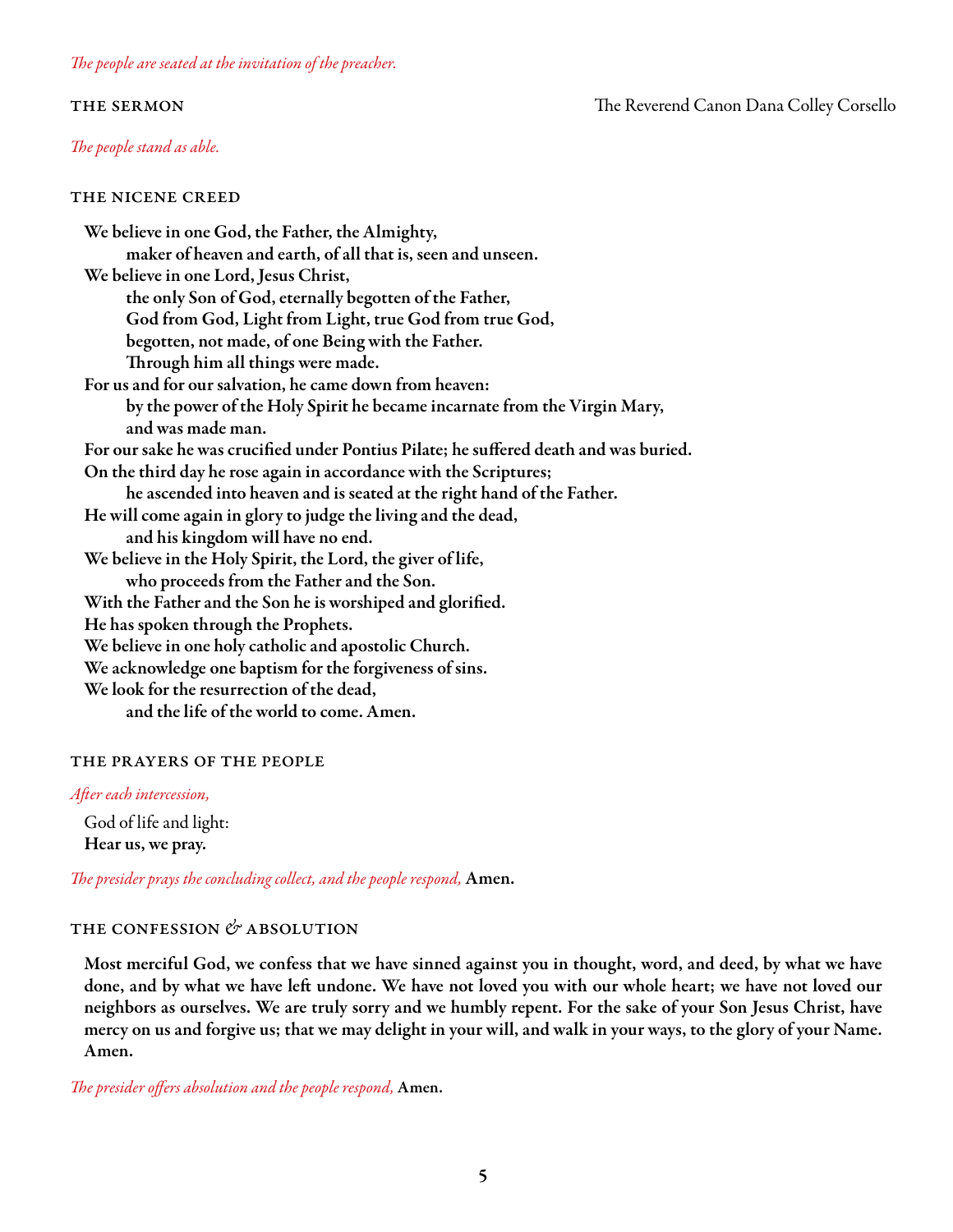#### THE PEACE

The peace of the Lord be always with you. And also with you.

*The people greet one another with a sign of God's peace and are then seated.*

# the offertory

*An offering is received to support the Cathedral's ministry of sharing God's love with the world. The altar is prepared for Holy Communion.*

# anthem at the offertory

# *The Spirit of the Lord* from *The Apostles* Edward Elgar (1857-1934)

The Spirit of the Lord is upon me, because He has anointed me to preach the Gospel to the poor: He hath sent me to heal the broken-hearted, to preach deliverance to the captives and recovering of sight to the blind, to preach the acceptable year of the Lord; To give unto them that mourn a garland for ashes, the oil of joy for mourning, the garment of praise for the spirit of heaviness; That they might be called trees of righteousness, the planting of the Lord, that He might be glorified. For as the earth bringeth forth her bud, and as the garden causeth the things that are sown in it to spring forth; So the Lord will cause righteousness and praise to spring forth before all the nations.

*(Isaiah 61:1-3)*

*The people stand as able at the introduction of the hymn.* 

hymn at the presentation • 321

*My God, thy table now is spread Rockingham*

# The Holy Communion

# the great thanksgiving

The Lord be with you. And also with you.

Lift up your hearts. We lift them to the Lord.

Let us give thanks to the Lord our God. It is right to give our thanks and praise.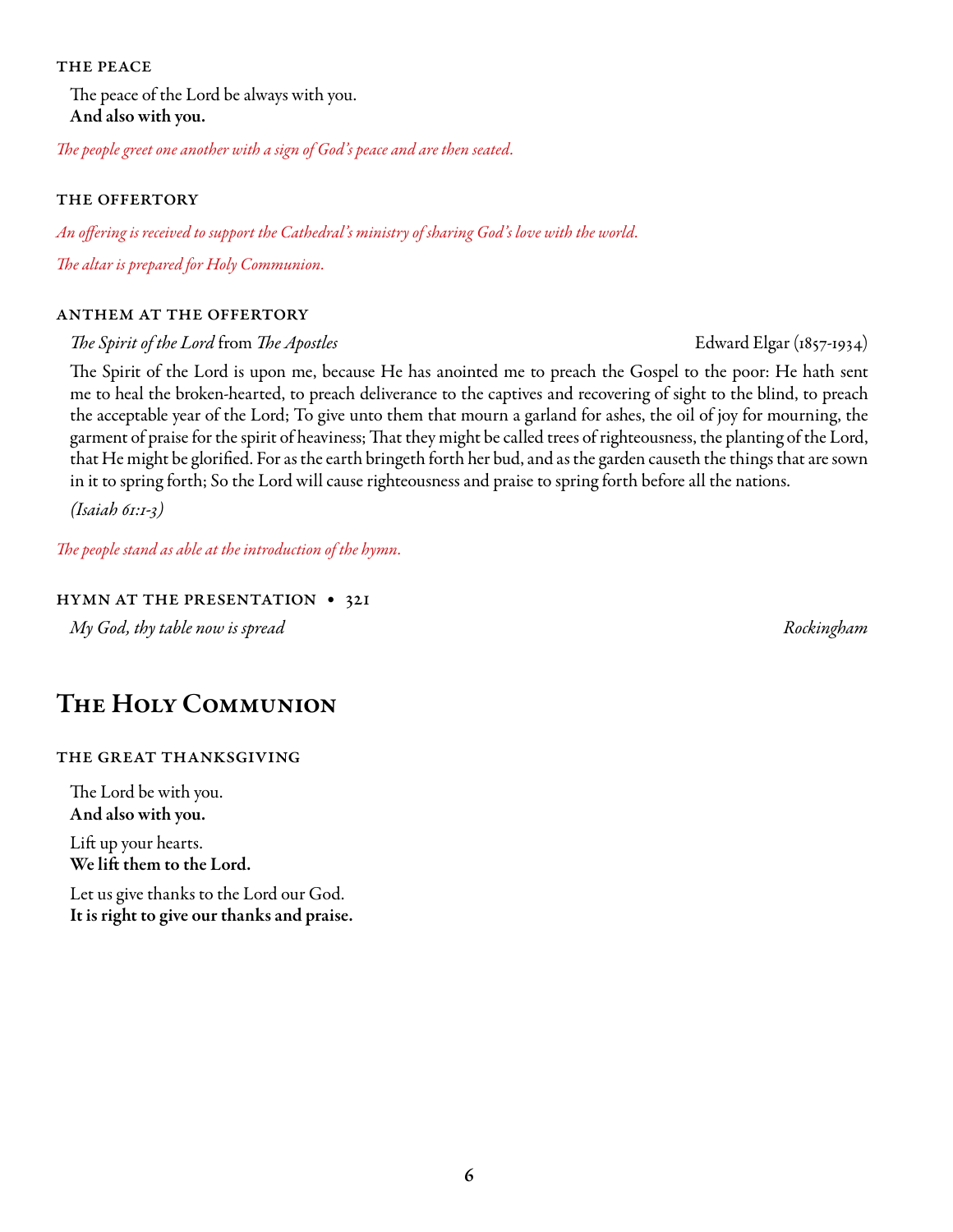# *The presider offers thanks to God for the grace and mercy made available in Christ, and in response the people sing:*



Blessed are you, gracious God, creator of the universe and giver of life. You formed us in your own image and called us to dwell in your infinite love.

You gave the world into our care that we might be your faithful stewards and show forth your bountiful grace.

But we failed to honor your image in one another and in ourselves; we would not see your goodness in the world around us; and so we violated your creation, abused one another, and rejected your love. Yet you never ceased to care for us, and prepared the way of salvation for all people.

Through Abraham and Sarah you called us into covenant with you. You delivered us from slavery, sustained us in the wilderness, and raised up prophets to renew your promise of salvation. Then, in the fullness of time, you sent your eternal Word, made mortal flesh in Jesus. Born into the human family, and dwelling among us, he revealed your glory.

Giving himself freely to death on the cross, he triumphed over evil, opening the way of freedom and life. On the night before he died for us, Our Savior Jesus Christ took bread, and when he had given thanks to you, he broke it, and gave it to his friends, and said: "Take, eat: This is my Body which is given for you. Do this for the remembrance of me."

As supper was ending, Jesus took the cup of wine, and when he had given thanks, he gave it to them, and said: "Drink this, all of you: This is my Blood of the new Covenant, which is poured out for you and for all for the forgiveness of sins. Whenever you drink it, do this for the remembrance of me."

Therefore we proclaim the mystery of faith:

Christ has died. Christ is risen. Christ will come again.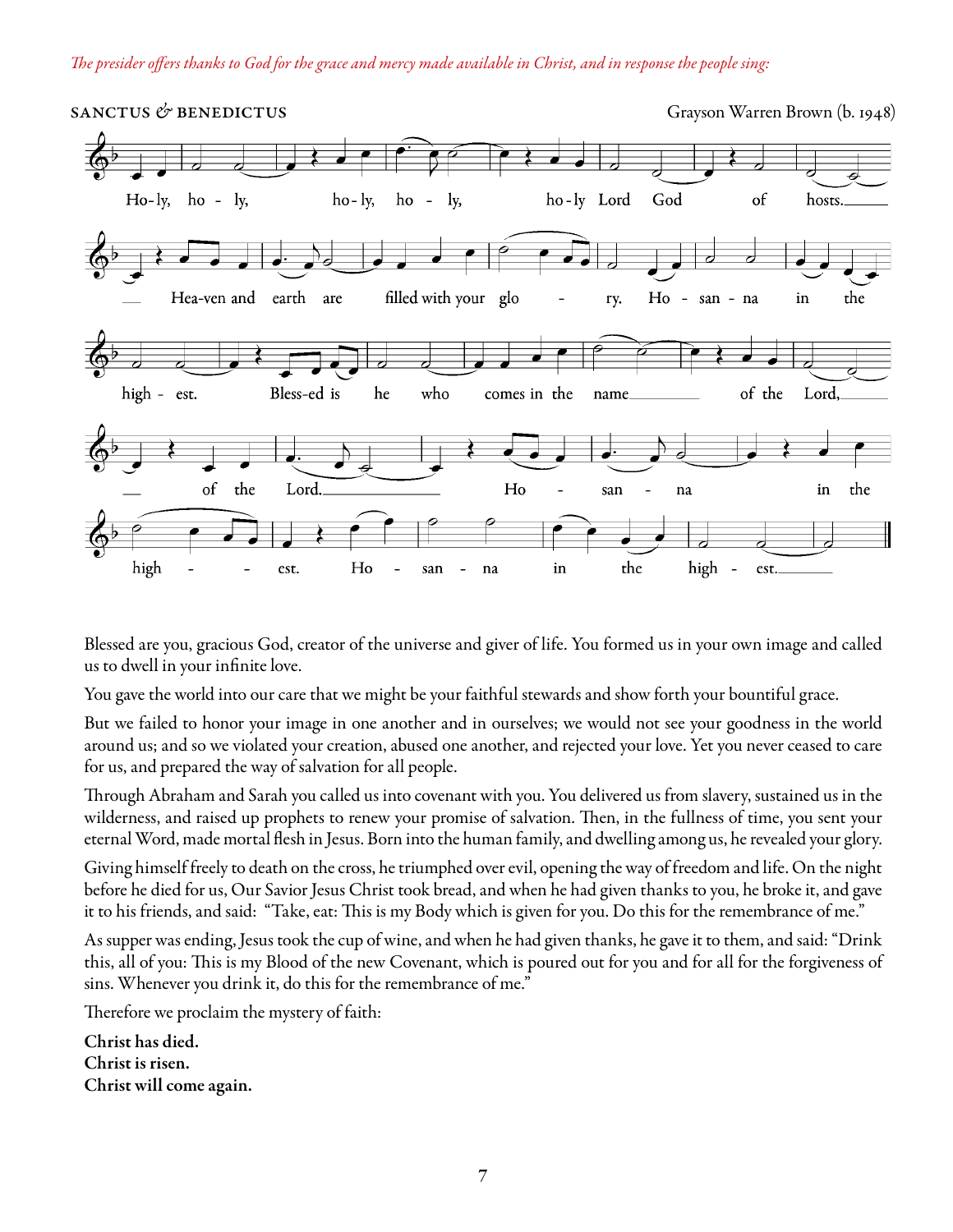Remembering his death and resurrection, we now present to you from your creation this bread and this wine.

By your Holy Spirit may they be for us the Body and Blood of our Savior Jesus Christ. Grant that we who share these gifts may be filled with the Holy Spirit and live as Christ's Body in the world. Bring us into the everlasting heritage of your daughters and sons, that with Saint Peter and Saint Paul, and all your saints, past, present, and yet to come, we may praise your Name for ever.

Through Christ and with Christ and in Christ, in the unity of the Holy Spirit, to you be honor, glory, and praise, for ever and ever. AMEN.

# the lord's prayer

Notre Père…, Padre nuestro…, Vater unser…,

Our Father, who art in heaven, hallowed be thy Name, thy kingdom come, thy will be done, on earth as it is in heaven. Give us this day our daily bread. And forgive us our trespasses, as we forgive those who trespass against us. And lead us not into temptation, but deliver us from evil. For thine is the kingdom, and the power, and the glory, for ever and ever. Amen.

*The presider breaks the bread in silence.*

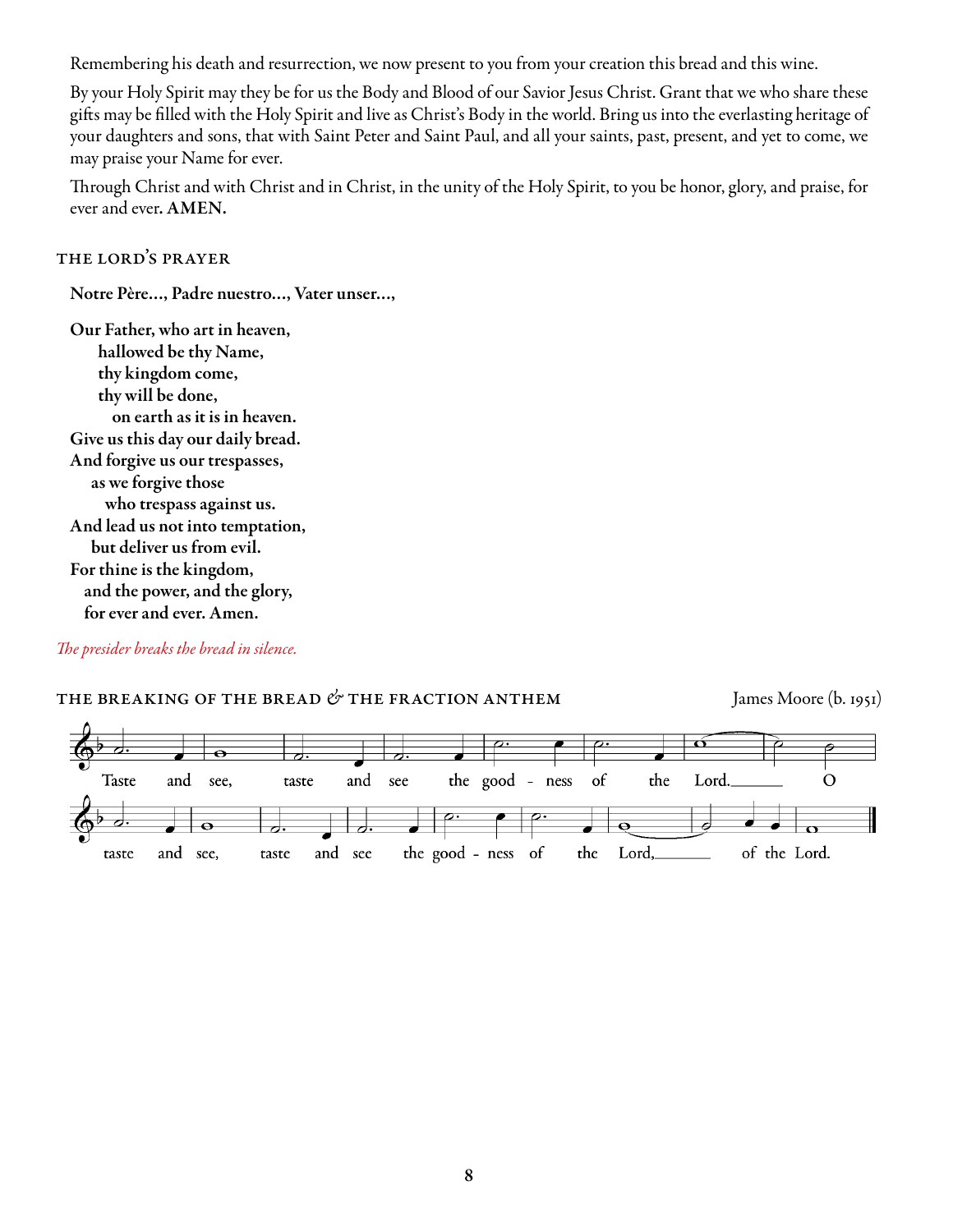# the invitation to holy communion

# *The people are seated.*

*All who seek God and a deeper life in Christ are welcome to receive Holy Communion. Please receive the bread in open and outstretched hands and sip the wine from the chalice, guiding it gently to your lips; or you may dip the wafer into the wine. Gluten-free wafers are available; please make your need known to the minister. Respond to receiving Communion by saying "Amen." If you prefer to receive a blessing instead, please indicate your choice by crossing your hands across your chest. Those who wish to have Holy Communion brought to them at their seat should notify an usher.* 

*During the administration of Holy Communion, the laying on of hands and prayers for healing are offered in St. John's Chapel. Please enter the chapel by the ramp or stairs to the right of the pulpit.*

# anthem during the communion

*Listen sweet dove* Grayston Ives (b. 1948)

Listen sweet dove unto my song, and spread thy golden wings in me; hatching my tender heart so long, till it get wing and flie away with thee. Such glorious gifts thou didst bestow the earth did like a heav'n appeare, The starres were coming down to know if they might mend their wages and serve here. The sunne which once did shine alone, hung down his head and wisht for night, when he beheld twelve sunnes for one going about the world and giving light. Lord though we change thou art the same, the same sweet God of love and light: restore this day for thy great name, unto his ancient and miraculous right.

*(George Herbert, 1593-1633)*

*The people stand as able.* 

# the postcommunion prayer

Almighty and everliving God, we thank you for feeding us with the spiritual food of the most precious Body and Blood of your Son our Savior Jesus Christ; and for assuring us in these holy mysteries that we are living members of the Body of your Son, and heirs of your eternal kingdom.

And now, Father, send us out to do the work you have given us to do, to love and serve you as faithful witnesses of Christ our Lord. To him, to you, and to the Holy Spirit, be honor and glory, now and for ever. Amen.

# the blessing

*The presider blesses the people, and people respond,* Amen*.*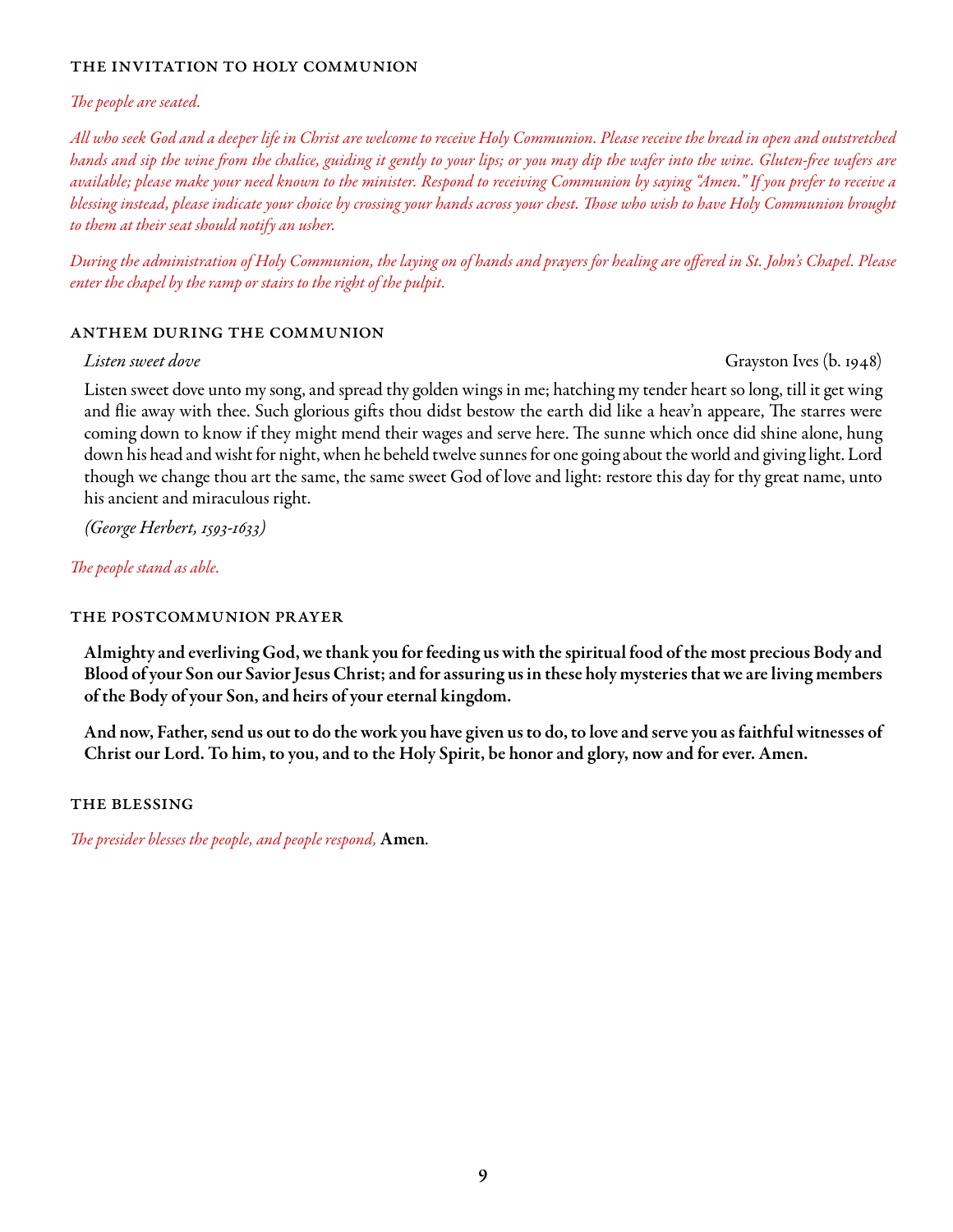### hymn at the closing • 530

*Spread, O spread, thou mighty word Gott sei Dank*

# THE DISMISSAL

Go in the light and peace of Christ. Thanks be to God.

#### **POSTLUDE**

*Psalm-prelude set 2, no. 3 (Psalm 33:3, "Sing unto Him a new song: play skilfully with a loud noise")* H. Howells

*The Washington Ringing Society will ring the Cathedral bells following the service.*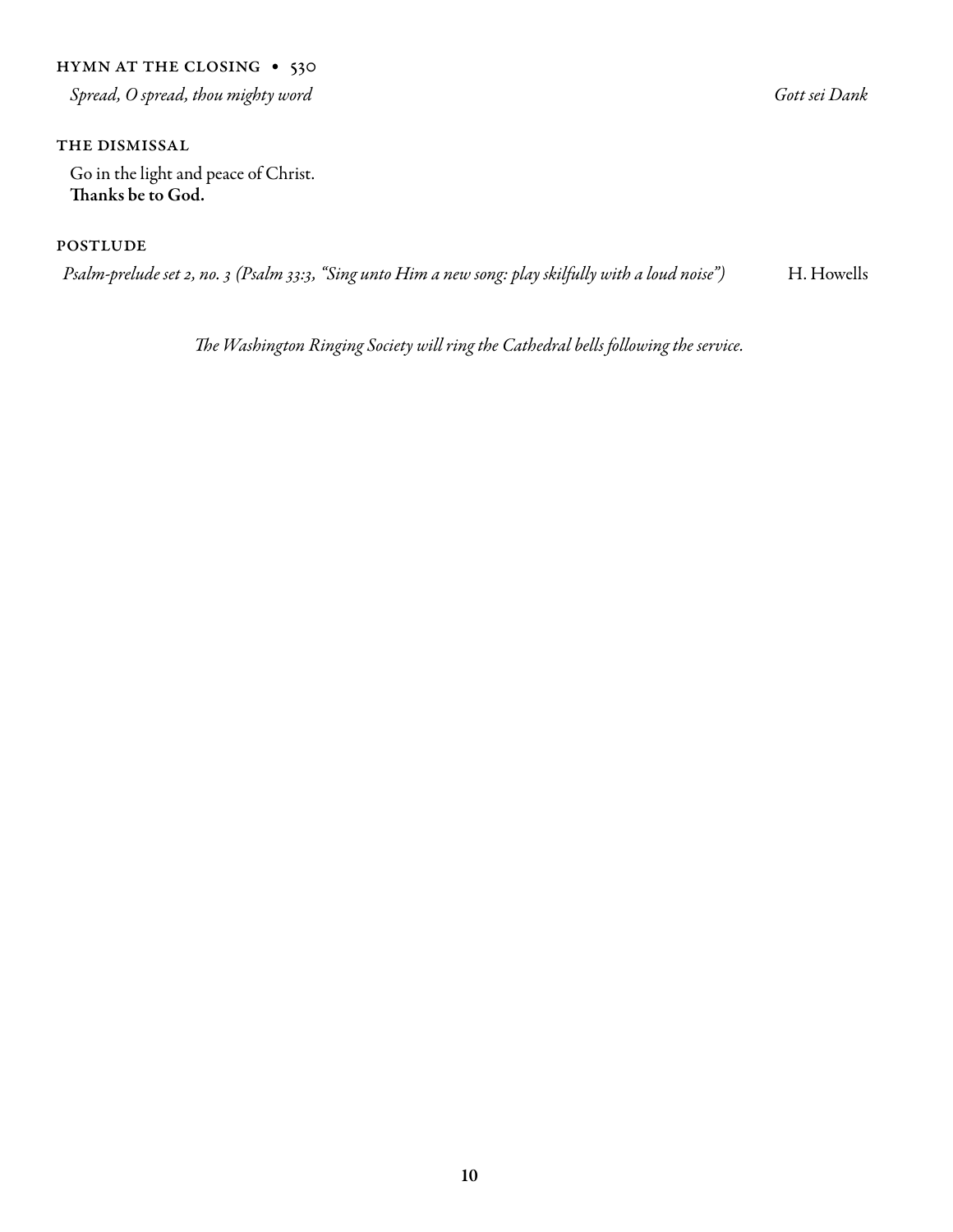worship leaders The Very Reverend Randolph Marshall Hollerith, The Reverend Canon Dana Colley Corsello, The Reverend Canon Kelly Brown Douglas, The Reverend Canon Rosemarie Logan Duncan, The Reverend Canon Preston B. Hannibal, The Reverend Martha Watson, The Boys Cathedral Choir.

flowers The flowers throughout the Cathedral are given to the glory of God. The High Altar: in honor of Eileen Yago; Holy Spirit Chapel Altar: in memory of The Reverend Samuel Shafer Odom, Virginia Theological Seminary, Class of 1953; Children's Chapel Altar: to honor the memory of Jane Schleiter Davis; War Memorial Chapel Altar: in memory of Phillip A. Rollings, Captain USN; Resurrection Chapel Altar: In memory of Bishop Alfred Harding on the anniversary of his consecration as bishop, St. Paul's Day 1909.

Bible texts of the Old Testament, Epistle, and Gospel taken from the *New Revised Standard Version Bible*, Copyright 1989, Division of Christian Education of the National Council of the Churches of Christ in the USA. Used by permission. All rights reserved. Opening acclamation, collects, psalm, confession and absolution, peace, and postcommunion prayer taken from *The Book of Common Prayer*, 1979. Public domain. Eucharistic Prayer 1 from *Enriching Our Worship*, Copyright 1998, The Church Pension Fund. Used by permission. All rights reserved. Dismissal taken from *Common Worship: Services and Prayers for the Church of England: Christian Initiation*, Copyright 2006, The Archbishops' Council. Used by permission. All rights reserved.

*Benedictus es, Domine: Glory to you.* Music: John Rutter, Copyright 1985, Oxford University Press, Inc. Reprinted under One License #A-709283. *Sanctus: Holy, holy, holy Lord.* Music: from *A Mass for a Soulfull People*, Grayson Warren Brown, Copyright 1979, North American Liturgy Resources. Reprinted under One License #A-709283. *Fraction anthem: Taste and see*. Text: Psalm 34. Music: James E. Moore, Jr., Copyright 1992, GIA Publications, Inc. Reprinted under One License #A-709283.